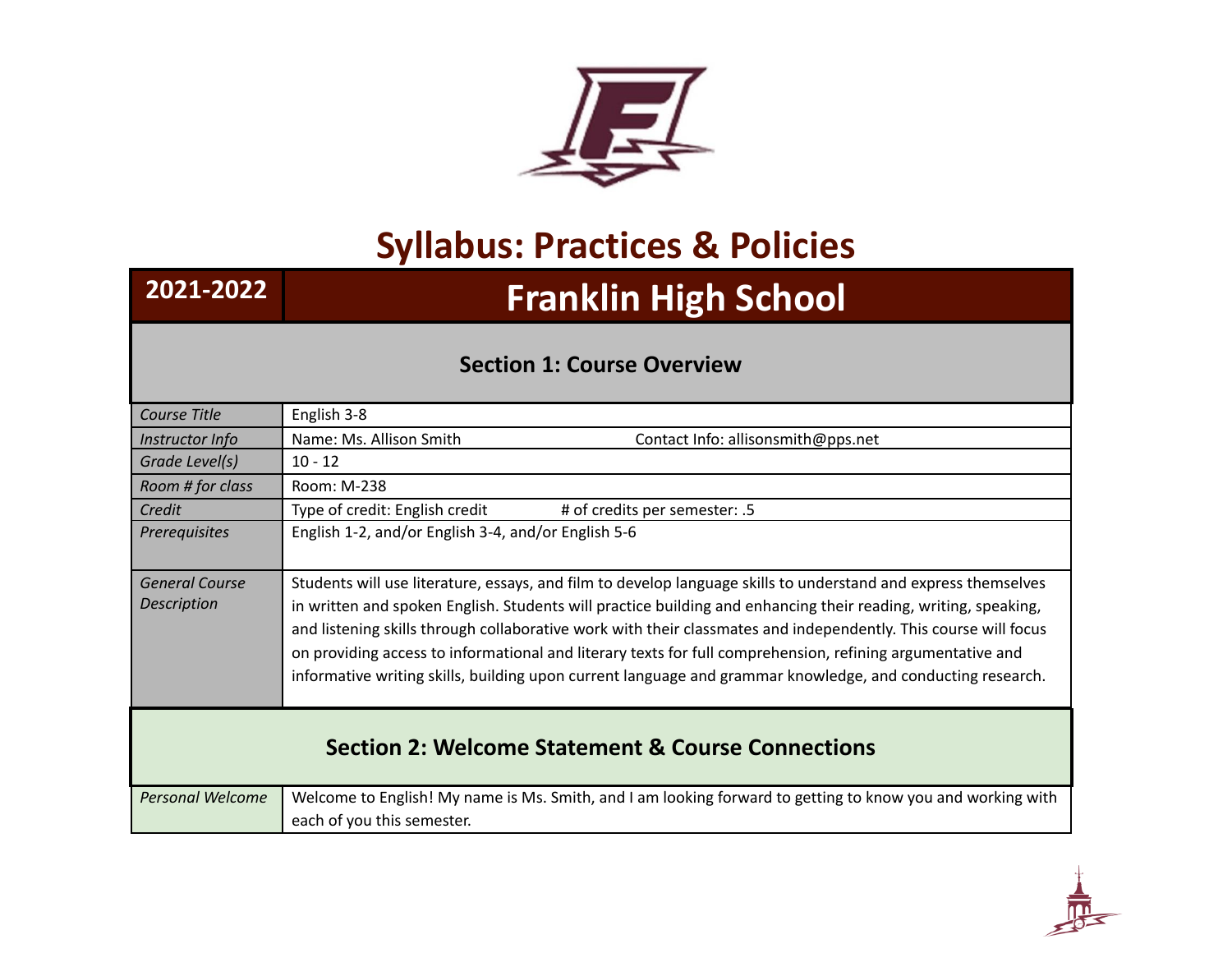| Course Highlights            | Exploration of themes in literature<br>$\bullet$                                                                            |
|------------------------------|-----------------------------------------------------------------------------------------------------------------------------|
| (topics, themes, areas       | Argumentative writing                                                                                                       |
| of study)                    | Collaborative projects and discussions<br>$\bullet$                                                                         |
|                              | Research skills                                                                                                             |
|                              | Targeted English practice (reading, writing, speaking, and listening) with the use of short stories, film                   |
|                              | clips, poems, essays, and songs.                                                                                            |
|                              | Opportunities to consider and reflect upon future learning plans (post-graduation plans)<br>$\bullet$                       |
|                              |                                                                                                                             |
| Course<br>Connections to PPS | Vision: "A graduate of Portland Public Schools will be a compassionate critical thinker, able to collaborate and            |
| <b>Relmagined Vision</b>     | solve problems, and be prepared to lead a more socially just world."                                                        |
|                              |                                                                                                                             |
|                              | <b>Section 3: Student Learning</b>                                                                                          |
| Prioritized                  | The following standards will be explored in the course:                                                                     |
| <b>Standards</b>             |                                                                                                                             |
|                              | English Language Proficiency (ELP) Target Standards                                                                         |
|                              | ELP 1: An ELL can construct meaning from oral presentations and literary and informational text through grade               |
|                              | appropriate listening, reading, and viewing.                                                                                |
|                              | ELP 2: An ELL can participate in grade appropriate oral and written exchanges of information, ideas, and                    |
|                              | analyses, responding to peer, audience, or reader comments and questions.                                                   |
|                              | ELP 3: An ELL can speak and write about grade-appropriate complex literary and informational texts and topics.              |
|                              | ELP 4: An ELL can construct grade appropriate oral and written claims and support them with reasoning and<br>evidence.      |
|                              | ELP 5: An ELL can conduct research and evaluate and communicate findings to answer questions or solve                       |
|                              | problems.                                                                                                                   |
|                              | ELP 7: An ELL can adapt language choices to purpose, task, and audience when speaking and writing.                          |
|                              | ELP 9: An ELL can create clear and coherent grade appropriate speech and text.                                              |
|                              | ELP 10: An ELL can make accurate use of standard English to communicate in grade appropriate speech and<br>writing.         |
|                              | English Language Arts (ELA) Target Standards                                                                                |
|                              |                                                                                                                             |
|                              | Reading: Informational: RI.10.1/RI.11.1/RI.12/1: Cite Text Evidence                                                         |
|                              | Reading: Literature: RL.10.2/RL.11.2/RL.RL.12.2: Determine and Analyze Theme                                                |
|                              | Writing: W.10.1/W.11.1/W.12.1: Argumentation                                                                                |
|                              | Writing: W.10.2/W11.2/W.12.2: Informative/Explanatory                                                                       |
|                              | Speaking & Listening: SL.10.1/SL.11.1/SL.12.1: Collaborative Discussions<br>Language: L.10.1/L.11.1/L.12.1: Grammar & Usage |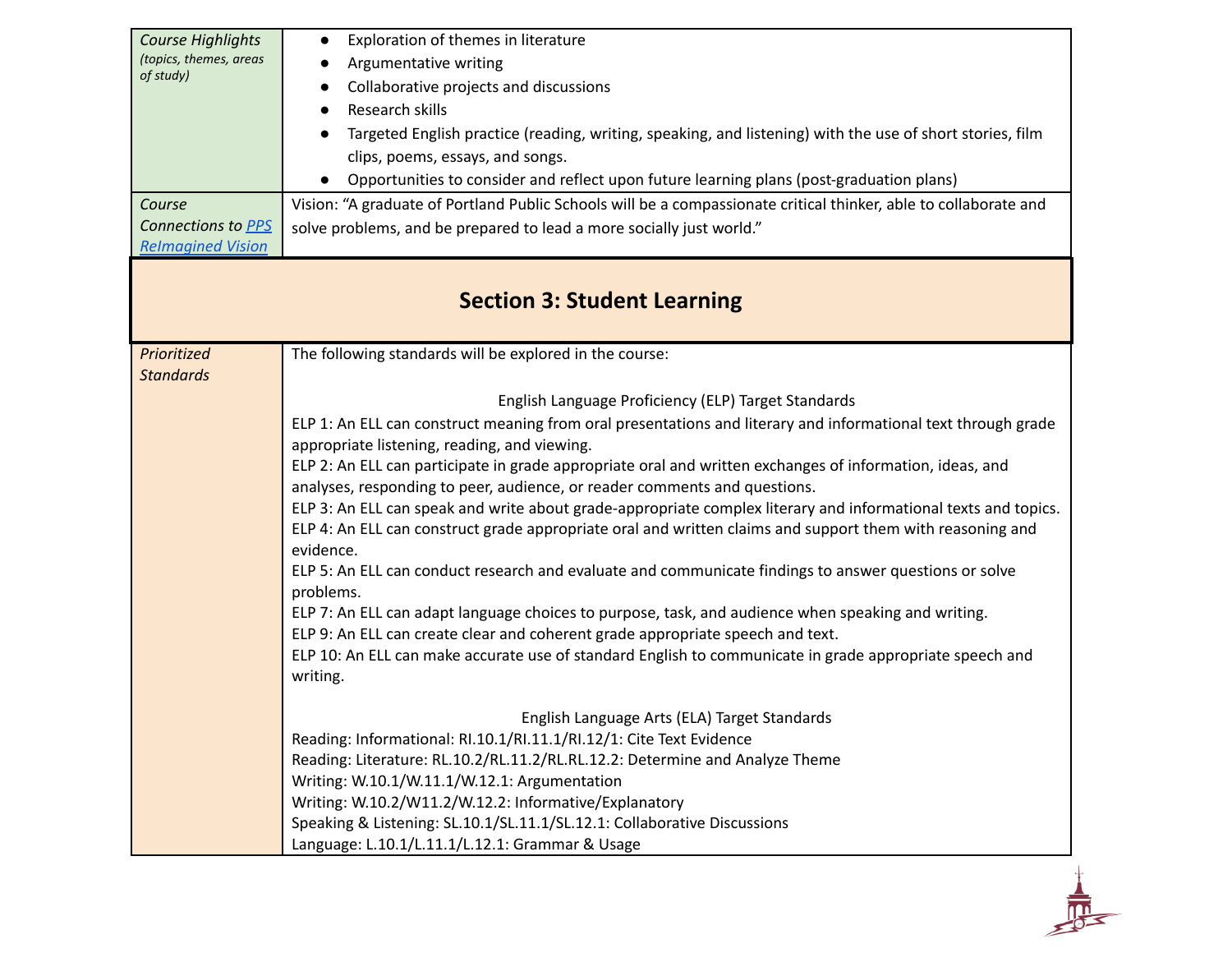|                     | Language: L.10.2/L.11.2/L.12.2: Capitalization, Punctuation, and Spelling                                  |
|---------------------|------------------------------------------------------------------------------------------------------------|
|                     | Research: W.10.8/W.11.8/W.12.8: Research                                                                   |
| <b>PPS Graduate</b> | I will help students grow their knowledge and skills in the following aspects of PPS's Graduate Portrait:  |
| Portrait            | Inclusive and collaborative problem solvers<br>$\bullet$                                                   |
| <b>Connections</b>  | Inquisitive critical thinkers with deep core knowledge                                                     |
|                     | Resilient and adaptable lifelong learners<br>$\bullet$                                                     |
|                     | Positive, confident, and connected sense of self                                                           |
|                     | Reflective, empathetic, and empowering graduates<br>$\bullet$                                              |
|                     | Optimistic, future-oriented graduates                                                                      |
| Differentiation/    | I will provide the following supports specifically for students in the following programs:                 |
| accessibility       |                                                                                                            |
| strategies and      | <b>Special Education:</b>                                                                                  |
| supports:           | Access to audio recordings instead of/in addition to written texts                                         |
|                     | Hear instructions read aloud                                                                               |
|                     | Frequent checks for understanding                                                                          |
|                     | Use of visual supports                                                                                     |
|                     | Take test in a smaller setting                                                                             |
|                     |                                                                                                            |
|                     | <b>English Language Learners:</b> (PPS ESL Local Plan)                                                     |
|                     | Use of graphic organizers                                                                                  |
|                     | Visual supports                                                                                            |
|                     | Cooperative learning                                                                                       |
|                     | EA assistance<br><b>Extension activities</b>                                                               |
|                     | First-language support when useful and possible                                                            |
|                     | Individualized instruction                                                                                 |
|                     |                                                                                                            |
|                     | Talented & Gifted: (Franklin High School TAG Plan)                                                         |
|                     | Utilizing pre and post assessment information to guide instructional strategies and to select<br>$\bullet$ |
|                     | supplemental curriculum/materials                                                                          |
|                     | • Flexible grouping to maximize students' strengths                                                        |
|                     | Tiered lessons to give students the opportunity to learn the same concept or skill using different tasks   |
|                     | that best suit the learner                                                                                 |
|                     | Independent projects                                                                                       |
|                     | 504 Plans:                                                                                                 |

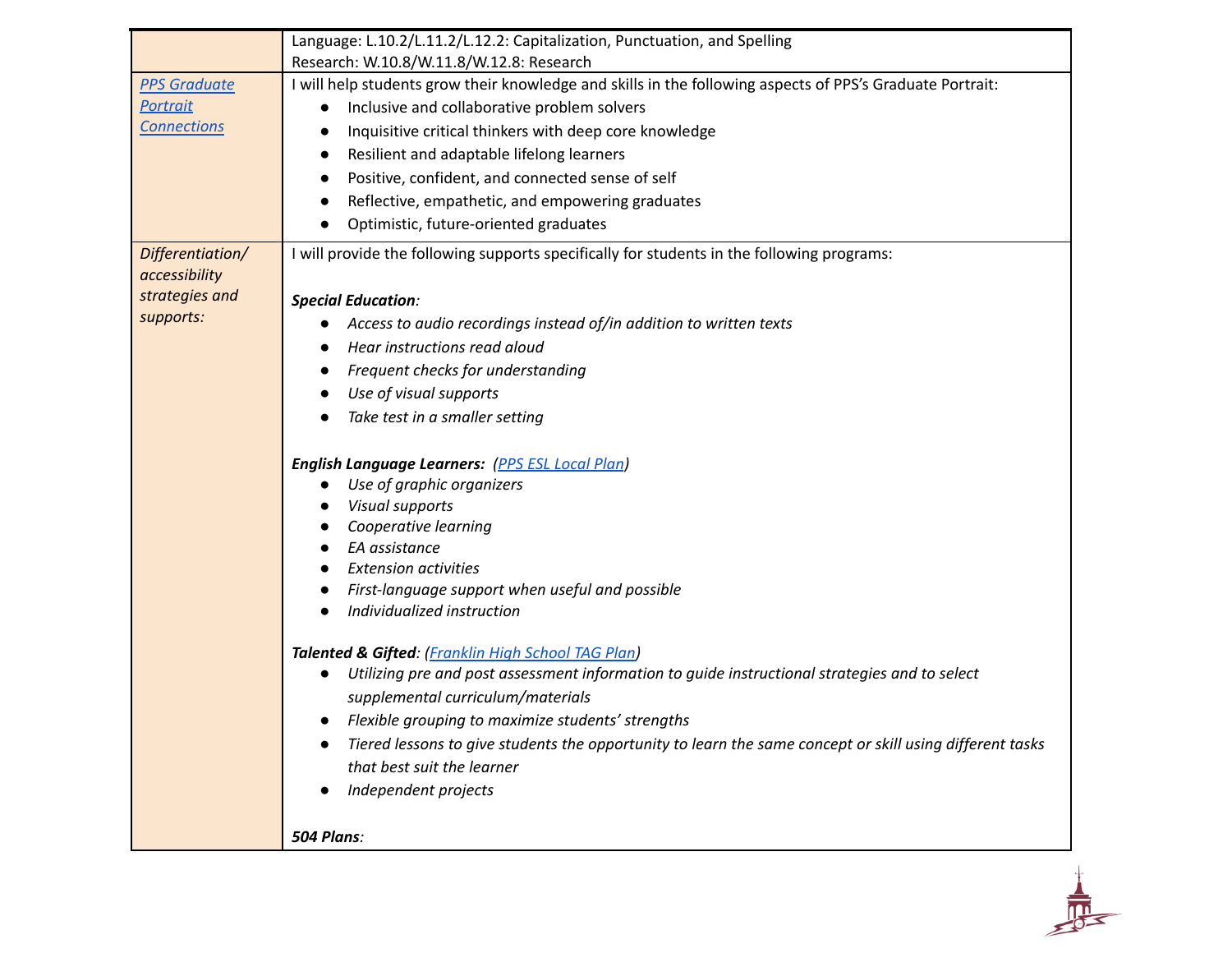|                                                                                                     | Preferential seating<br>$\bullet$<br>Verbal, visual, or technology aids<br>Modified textbooks or audio-video materials<br>Behavior management support                                                                                                                                                                                                                                  |  |
|-----------------------------------------------------------------------------------------------------|----------------------------------------------------------------------------------------------------------------------------------------------------------------------------------------------------------------------------------------------------------------------------------------------------------------------------------------------------------------------------------------|--|
| Personalized<br>Learning<br><b>Graduation</b><br>Requirements (as<br>applicable in this<br>course): | $\Box$ Career Related Learning Experience (CRLE) #1<br>Career Related Learning Experience (CRLE) #2<br>-The experience(s) will be:<br>Complete a resume<br>Complete the My Plan Essay                                                                                                                                                                                                  |  |
| <b>Section 4: Cultivating Culturally Sustaining Communities</b>                                     |                                                                                                                                                                                                                                                                                                                                                                                        |  |
| <b>Tier 1 SEL Strategies</b><br><b>Shared</b><br>Agreements                                         | I will facilitate the creation of our Shared Agreements that respects and celebrates each student's race, ability,<br>language, and gender in the following way(s):<br>Allow for collaborative creation and individual reflection<br>$\bullet$<br>Provide linguistic and/or SPED supports<br>$\bullet$<br>Provide multiple modalities for idea expression (written, oral, image, etc.) |  |
|                                                                                                     | I will display our Agreements in the following locations:<br>The Agreements will be displayed on Canvas                                                                                                                                                                                                                                                                                |  |
|                                                                                                     | My plan for ongoing feedback through year on their effectiveness is:<br>Regular and timely feedback on assignments (individual, group, and whole class)<br>One-on-one student/teacher check-ins                                                                                                                                                                                        |  |
| Student's<br>Perspective &<br><b>Needs</b>                                                          | I will cultivate culturally sustaining relationships with students by:<br>Host regular community building opportunities<br>$\bullet$<br>Embed social-emotional supports in lessons<br>Check in with students individually and as a whole class community<br>Be an active facilitator when it comes to solving conflicts that may arise<br>$\bullet$                                    |  |

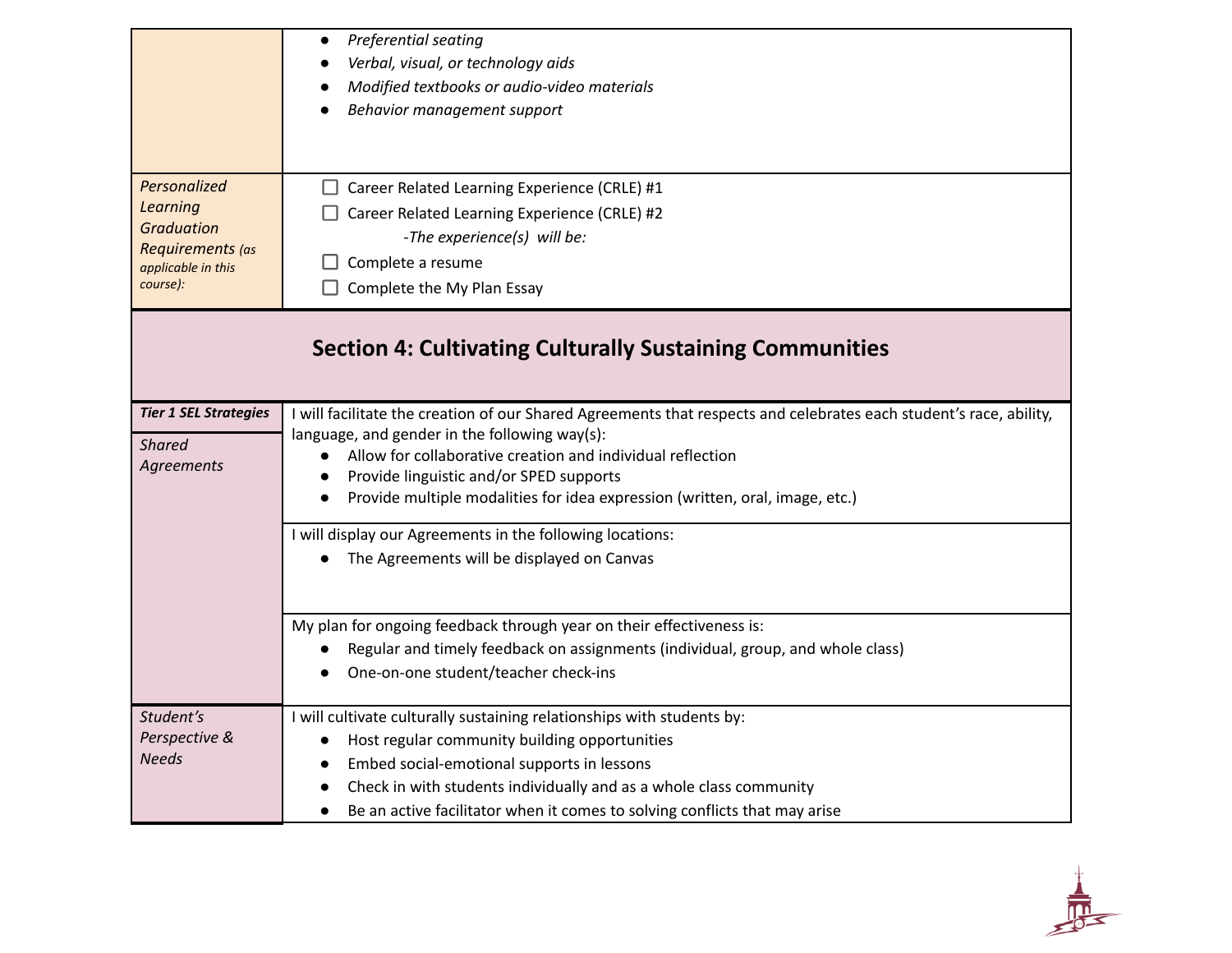|                                                                                                  | Families can communicate what they know of their student's needs with me in the following ways:                   |
|--------------------------------------------------------------------------------------------------|-------------------------------------------------------------------------------------------------------------------|
|                                                                                                  | Please email me at allisonsmith@pps.net. I am happy to speak with you via email, on the phone, or in<br>$\bullet$ |
|                                                                                                  | person if you prefer.                                                                                             |
|                                                                                                  | Interpreters are available as needed/requested                                                                    |
| Empowering                                                                                       | I will celebrate student successes in the following ways:                                                         |
| <b>Students</b>                                                                                  | Positive calls home                                                                                               |
|                                                                                                  | Class "shout outs" (Recognition of student successes)                                                             |
|                                                                                                  | In person<br>$\circ$                                                                                              |
|                                                                                                  | Digital<br>$\circ$                                                                                                |
|                                                                                                  | I will solicit student feedback on my pedagogy, policies and practices by:                                        |
|                                                                                                  | Quarterly anonymous student surveys                                                                               |
|                                                                                                  |                                                                                                                   |
|                                                                                                  |                                                                                                                   |
|                                                                                                  | When class agreements aren't maintained (i.e. behavior) by a student I will approach it in the following ways:    |
|                                                                                                  | I will talk to the student privately                                                                              |
|                                                                                                  | This may mean that I talk to the student after a "cool down" period. (later in the day or next<br>$\circ$         |
|                                                                                                  | class, for example)                                                                                               |
|                                                                                                  | If class agreements aren't maintained by a group of students, I will make every effort to work with               |
|                                                                                                  | those students to discuss concerns, understand their perspectives, and make adjustments.                          |
| Showcasing                                                                                       | I will provided opportunities for students to choose to share and showcase their work by:                         |
| <b>Student Assets</b>                                                                            | Sharing with the class                                                                                            |
|                                                                                                  |                                                                                                                   |
|                                                                                                  | Posting their work in the classroom                                                                               |
|                                                                                                  | Publishing their work on our class Canvas page                                                                    |
|                                                                                                  |                                                                                                                   |
|                                                                                                  |                                                                                                                   |
|                                                                                                  | <b>Section 5: Classroom Specific Procedures</b>                                                                   |
|                                                                                                  |                                                                                                                   |
|                                                                                                  | Students are not allowed to eat in classrooms (You may drink water.)<br>$\bullet$                                 |
|                                                                                                  | A seating chart will be used for contact tracing purposes. Students are required to follow the seating            |
|                                                                                                  | chart.                                                                                                            |
|                                                                                                  | I understand the importance of students taking care of their needs. Please use the following guidelines when      |
|                                                                                                  | coming and going from class:                                                                                      |
|                                                                                                  | Ask to be excused to the restroom/drinking fountain etc.                                                          |
| Safety issues and<br>requirements (if<br>applicable):<br><b>Coming &amp; Going</b><br>from class | $\circ$ You will be given a paper hallway pass<br>One student out at a time                                       |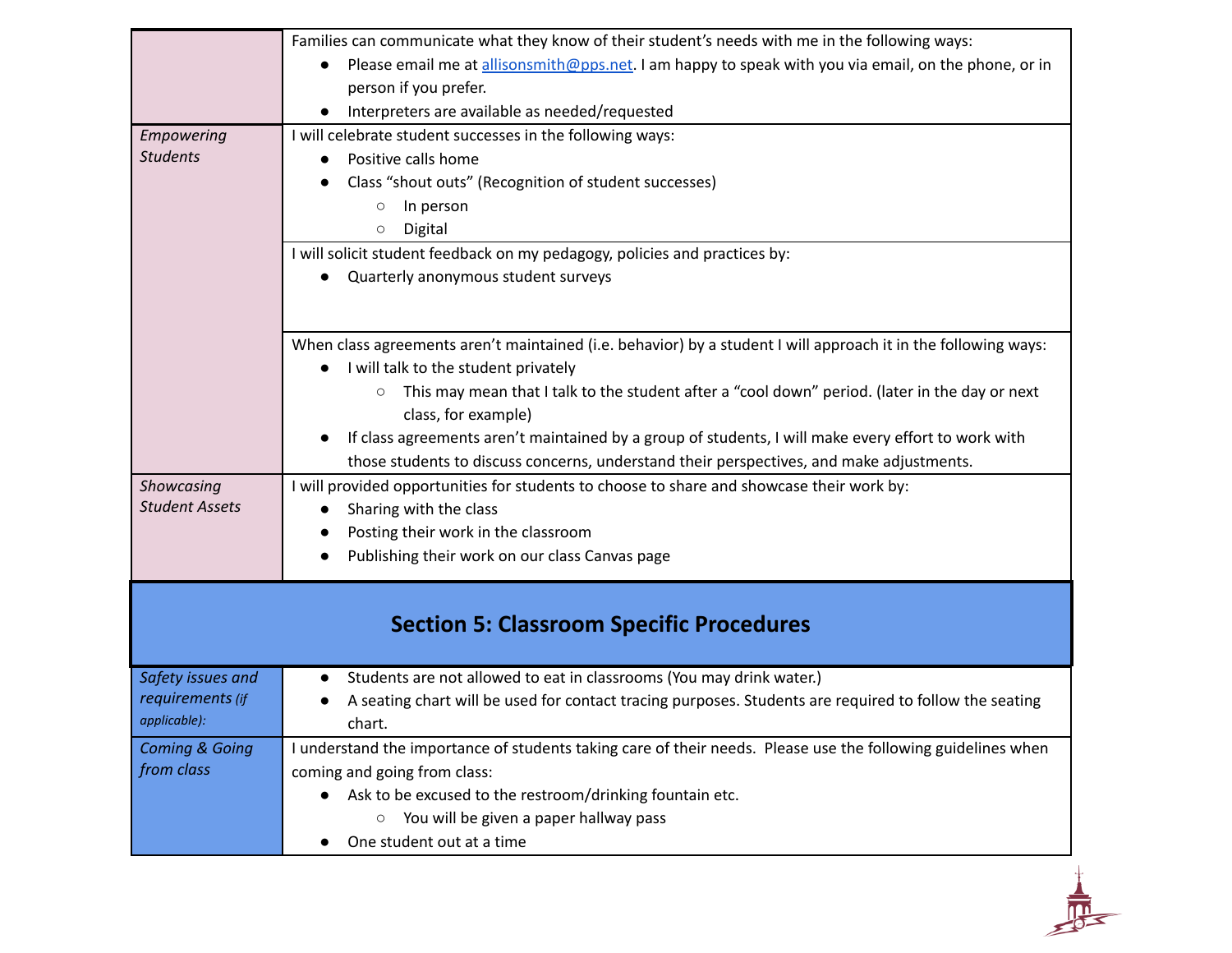| <b>Submitting Work</b>    | I will collect work from students in the following way:                                                                               |
|---------------------------|---------------------------------------------------------------------------------------------------------------------------------------|
|                           | All student work will be turned in on Canvas                                                                                          |
|                           | If a student misses a deadline, I will partner with the student in the following ways so they have the ability to                     |
|                           | demonstrate their abilities:                                                                                                          |
|                           | • Please attend Tutorial, and we can work together on missing assignments.                                                            |
| <b>Returning Your</b>     | My plan to return student work is the following:                                                                                      |
| <b>Work</b>               | Timeline: 1 week                                                                                                                      |
|                           | What to look for on your returned work: Please look for feedback in the form of written or oral comments.                             |
|                           | Revision Opportunities: Students may redo any assignments as long as it is within the current grading period.                         |
| <b>Formatting Work</b>    | Directions on how to format submitted work (ex. formal papers, lab reports, etc) can be found here:                                   |
| (if applicable)           | There aren't specific formatting instructions that will apply to all assignments                                                      |
|                           | Formatting instructions will be provided for each assignment as needed                                                                |
| <b>Attendance</b>         | If a student is absent, I can help them get caught up by:                                                                             |
|                           | Please attend Tutorial so that I can help you get caught up by outlining any missing assignments and<br>$\bullet$                     |
|                           | helping you get started on missing work.                                                                                              |
|                           |                                                                                                                                       |
|                           | <b>Section 6: Course Resources &amp; Materials</b>                                                                                    |
| <b>Materials Provided</b> | I will provide the following materials to students:                                                                                   |
|                           | All material will be provided to students on Canvas. This will include:                                                               |
|                           | Lessons<br>$\circ$                                                                                                                    |
|                           | Handouts<br>$\circ$                                                                                                                   |
|                           | Resources<br>$\circ$                                                                                                                  |
|                           | Assignments<br>$\circ$                                                                                                                |
|                           | <b>Graphic Organizers</b><br>$\circ$                                                                                                  |
| <b>Materials Needed</b>   | Please have the following materials for this course:                                                                                  |
|                           | PPS-provided computer (Chromebook)                                                                                                    |
|                           | Paper                                                                                                                                 |
|                           | Pen/Pencil                                                                                                                            |
|                           |                                                                                                                                       |
|                           | Franklin can help with any materials you may need as well. Please reach out to me privately and I will help you<br>get what you need. |
| <b>Course Resources</b>   | Here is a link to resources that are helpful to students during this course:                                                          |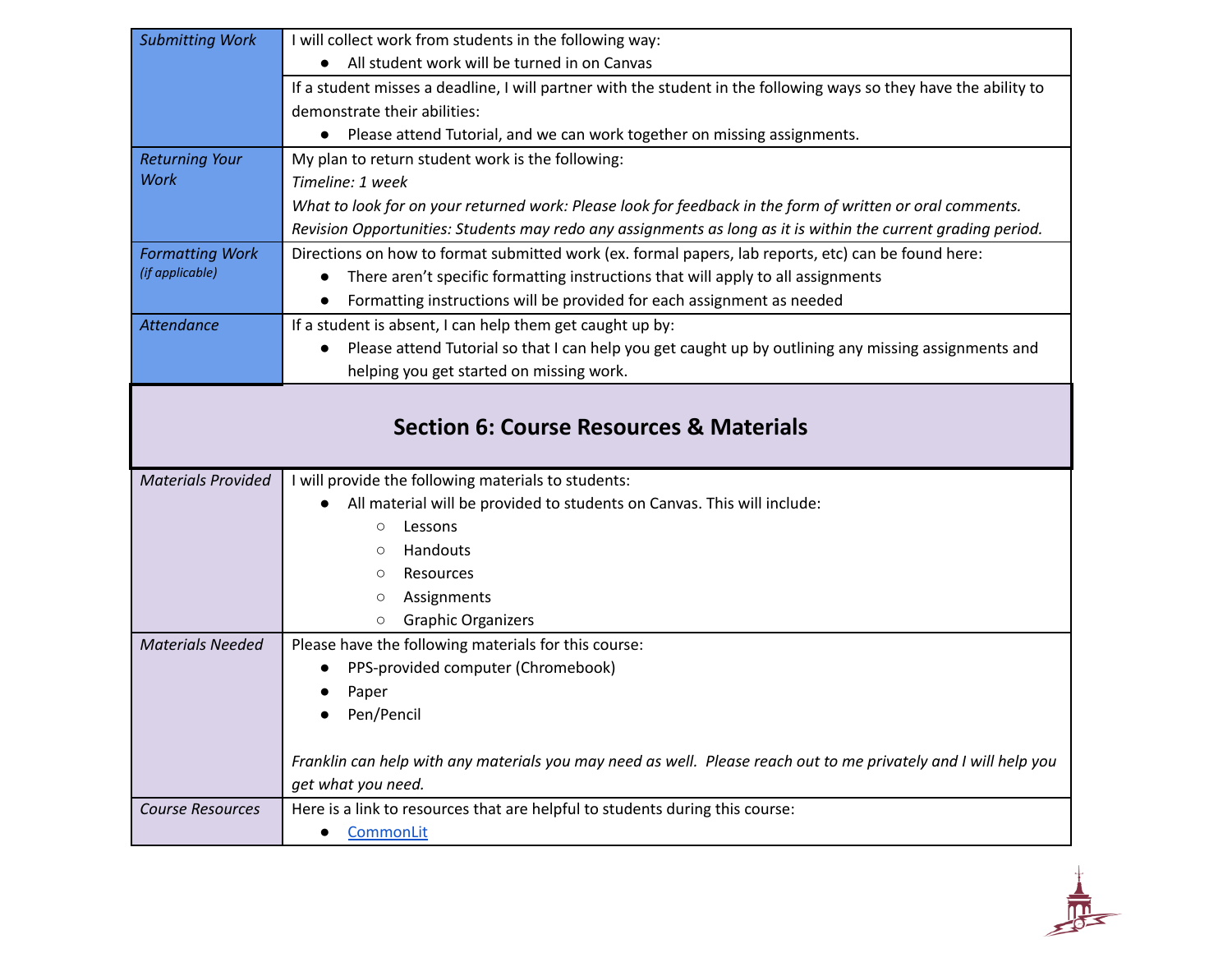|                                                                                   | <b>Nearpod</b><br>$\bullet$                                                                                      |  |  |
|-----------------------------------------------------------------------------------|------------------------------------------------------------------------------------------------------------------|--|--|
| Empowering                                                                        | The following are resources available for families to assist and support students through the course:            |  |  |
| <b>Families</b>                                                                   | Oregon Department of Education English Learner Initiatives                                                       |  |  |
|                                                                                   | Portland Public Schools English as a Second Language (ESL)                                                       |  |  |
|                                                                                   | <b>Language Access</b>                                                                                           |  |  |
|                                                                                   | <b>FHS Resource Center</b>                                                                                       |  |  |
| <b>Section 7: Assessment of Progress and Achievement</b>                          |                                                                                                                  |  |  |
| Formative                                                                         | As students move through the learning journey during specific units/topics, I will assess & communicate their    |  |  |
| Assessments                                                                       | progress in the following ways:                                                                                  |  |  |
| (Classwork)                                                                       | Individual feedback (Comments and one-on-one conversations)<br>$\bullet$                                         |  |  |
|                                                                                   | Group feedback (Comments and/or small group debrief)                                                             |  |  |
|                                                                                   | Whole class (Global feedback provided as mini-lessons)                                                           |  |  |
| <b>Summative</b>                                                                  | As we complete specific units/topics I will provide the following types of opportunities for students to provide |  |  |
| <b>Assessments</b>                                                                | evidence of their learned abilities:                                                                             |  |  |
|                                                                                   | Writing samples (summary paragraphs, essays)                                                                     |  |  |
|                                                                                   | Speaking opportunities (Short responses, small group/whole class shares and/or presentations)                    |  |  |
|                                                                                   | Listening practice (Listen and respond activities)                                                               |  |  |
|                                                                                   | Reading assignments (Reading comprehension assessments)                                                          |  |  |
|                                                                                   | Group projects (Collaborative group projects)                                                                    |  |  |
| Student Role in                                                                   | Students and I will partner to determine how they can demonstrate their abilities in the following ways:         |  |  |
| Assessment                                                                        | All summative assessments require that students submit a self-graded rubric. It is important that<br>$\bullet$   |  |  |
|                                                                                   | students understand how they are graded, what they are being asked to do, and that they have the                 |  |  |
|                                                                                   | opportunity to honestly reflect on each target standard assessed.                                                |  |  |
| <b>Section 8: Grades</b><br><b>Progress Report Cards &amp; Final Report Cards</b> |                                                                                                                  |  |  |
|                                                                                   |                                                                                                                  |  |  |
| <b>Accessing Grades</b>                                                           | Students & Families can go to the following location for up-to-date information about their grades throughout    |  |  |
|                                                                                   | the semester:                                                                                                    |  |  |
|                                                                                   | <b>ParentVue</b><br>$\bullet$                                                                                    |  |  |
|                                                                                   | I will update student grades at the following frequency:                                                         |  |  |
|                                                                                   | Once each week<br>$\bullet$                                                                                      |  |  |
|                                                                                   |                                                                                                                  |  |  |
|                                                                                   |                                                                                                                  |  |  |
|                                                                                   |                                                                                                                  |  |  |